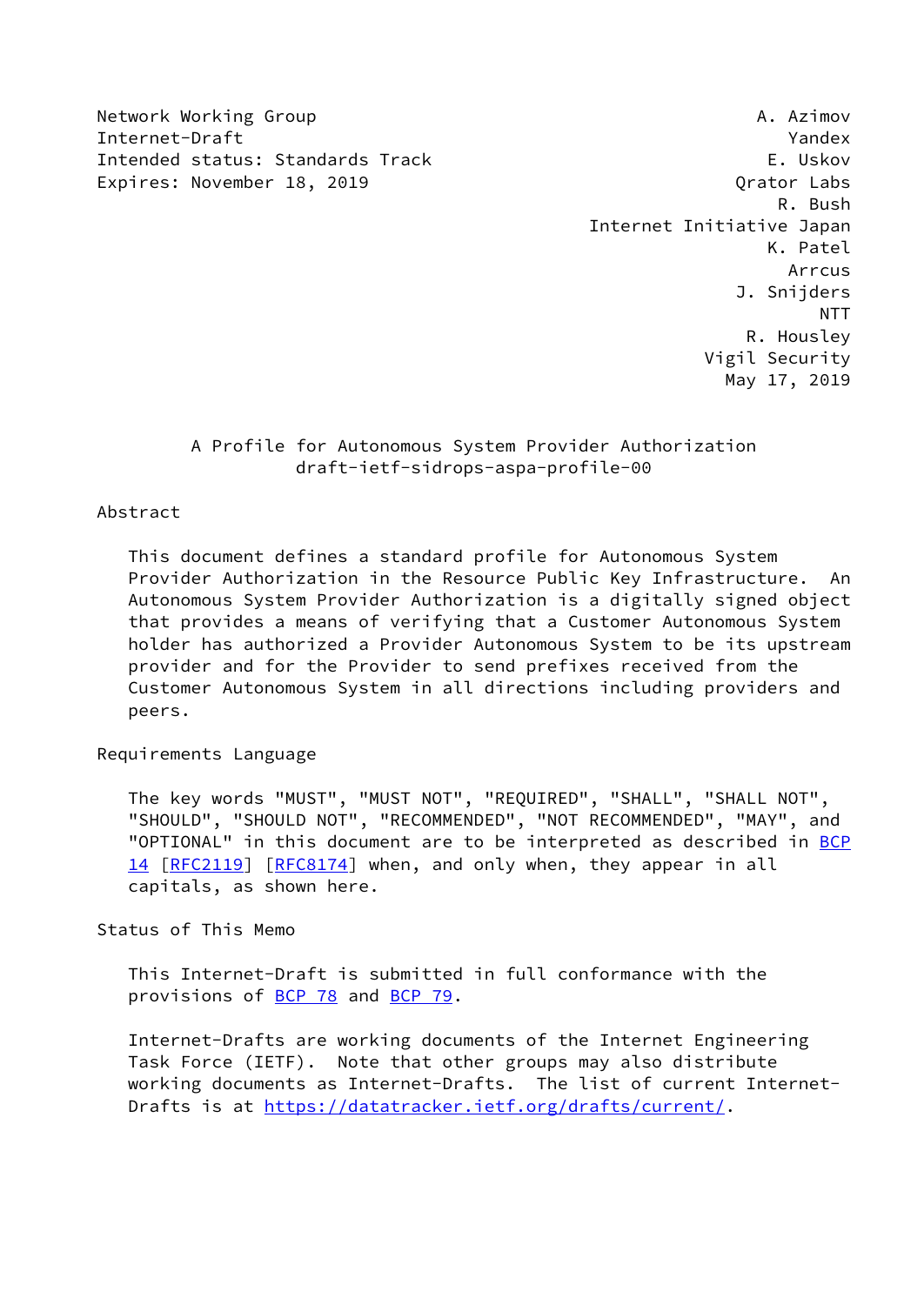#### <span id="page-1-1"></span>Internet-Draft ASPA Profile May 2019

Internet-Drafts are draft documents valid for a maximum of six months

 and may be updated, replaced, or obsoleted by other documents at any time. It is inappropriate to use Internet-Drafts as reference material or to cite them other than as "work in progress."

This Internet-Draft will expire on November 18, 2019.

Copyright Notice

 Copyright (c) 2019 IETF Trust and the persons identified as the document authors. All rights reserved.

This document is subject to [BCP 78](https://datatracker.ietf.org/doc/pdf/bcp78) and the IETF Trust's Legal Provisions Relating to IETF Documents [\(https://trustee.ietf.org/license-info](https://trustee.ietf.org/license-info)) in effect on the date of publication of this document. Please review these documents carefully, as they describe your rights and restrictions with respect to this document. Code Components extracted from this document must include Simplified BSD License text as described in Section 4.e of the Trust Legal Provisions and are provided without warranty as described in the Simplified BSD License.

Table of Contents

|                                                                                                                                                                                                                                                     | $\overline{2}$ |
|-----------------------------------------------------------------------------------------------------------------------------------------------------------------------------------------------------------------------------------------------------|----------------|
| 2.                                                                                                                                                                                                                                                  | $\overline{3}$ |
| 3.                                                                                                                                                                                                                                                  | $\overline{3}$ |
| 3.1.                                                                                                                                                                                                                                                | $\overline{4}$ |
| 3.2.                                                                                                                                                                                                                                                | $\overline{4}$ |
|                                                                                                                                                                                                                                                     | $\overline{4}$ |
| 3.4.                                                                                                                                                                                                                                                | $\overline{4}$ |
| 4.                                                                                                                                                                                                                                                  | $\overline{5}$ |
| ASN.1 Module for the ASPA Content Type<br>5.                                                                                                                                                                                                        | $\overline{5}$ |
| 6.                                                                                                                                                                                                                                                  | 6              |
|                                                                                                                                                                                                                                                     | $\overline{1}$ |
| 8.                                                                                                                                                                                                                                                  | $\mathbf{I}$   |
| 9.                                                                                                                                                                                                                                                  | $\mathbf{Z}$   |
| Normative References<br>9.1.                                                                                                                                                                                                                        | $\mathbf{Z}$   |
| Informative References<br>9.2.                                                                                                                                                                                                                      | 8              |
| Authors' Addresses<br>. The contract of the contract of the contract of the contract of the contract of the contract of the contract of the contract of the contract of the contract of the contract of the contract of the contract of the contrac | 8              |

<span id="page-1-0"></span>[1](#page-1-0). Introduction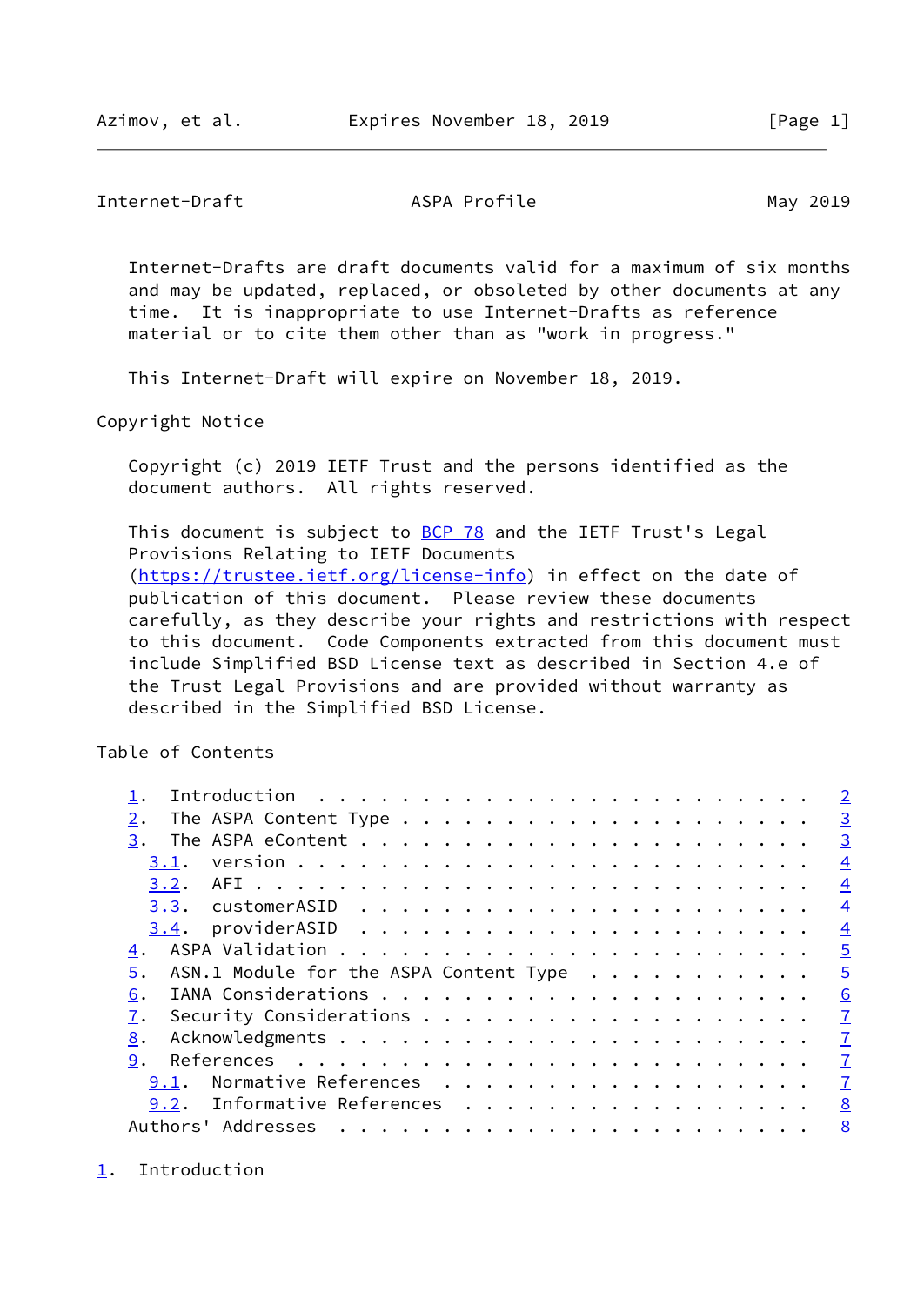The primary purpose of the Resource Public Key Infrastructure (RPKI) is to improve routing security. (See [[RFC6480](https://datatracker.ietf.org/doc/pdf/rfc6480)] for more information.) As part of this infrastructure, a mechanism is needed to verify that a Provider AS (PAS) has permission from a Customer AS (CAS) holder to send routes in all directions. The digitally signed

| Azimov, et al. | Expires November 18, 2019 | [Page 2] |
|----------------|---------------------------|----------|
|                |                           |          |

<span id="page-2-1"></span>Internet-Draft ASPA Profile May 2019

 Autonomous System Provider Authorization (ASPA) object provides this verification mechanism.

 The ASPA uses the template for RPKI digitally signed objects [\[RFC6488](https://datatracker.ietf.org/doc/pdf/rfc6488)], which defines a Cryptographic Message Syntax (CMS) [\[RFC5652](https://datatracker.ietf.org/doc/pdf/rfc5652)] wrapper for the ASPA content as well as a generic validation procedure for RPKI signed objects. As ASPAs need to be validated with RPKI certificates issued by the current infrastructure, we assume the mandatory-to-implement algorithms in [\[RFC6485](https://datatracker.ietf.org/doc/pdf/rfc6485)], or its successor.

 To complete the specification of the ASPA (see [Section](https://datatracker.ietf.org/doc/pdf/rfc6488#section-4) 4 of  [\[RFC6488\]](https://datatracker.ietf.org/doc/pdf/rfc6488#section-4)), this document defines:

- 1. The object identifier (OID) that identifies the ASPA signed object. This OID appears in the eContentType field of the encapContentInfo object as well as the content-type signed attribute within the signerInfo structure).
- 2. The ASN.1 syntax for the ASPA content, which is the payload signed by the CAS. The ASPA content is encoded using the ASN.1 [\[X680](#page-8-1)] Distinguished Encoding Rules (DER) [[X690\]](#page-8-2).
- 3. The steps required to validate an ASPA beyond the validation steps specified in [\[RFC6488](https://datatracker.ietf.org/doc/pdf/rfc6488)]).
- <span id="page-2-0"></span>[2](#page-2-0). The ASPA Content Type

 The content-type for an ASPA is defined as id-cct-ASPA, which has the numerical value of 1.2.840.113549.1.9.16.1.TBD. This OID MUST appear both within the eContentType in the encapContentInfo structure as well as the content-type signed attribute within the signerInfo structure (see [\[RFC6488](https://datatracker.ietf.org/doc/pdf/rfc6488)]).

<span id="page-2-2"></span>[3](#page-2-2). The ASPA eContent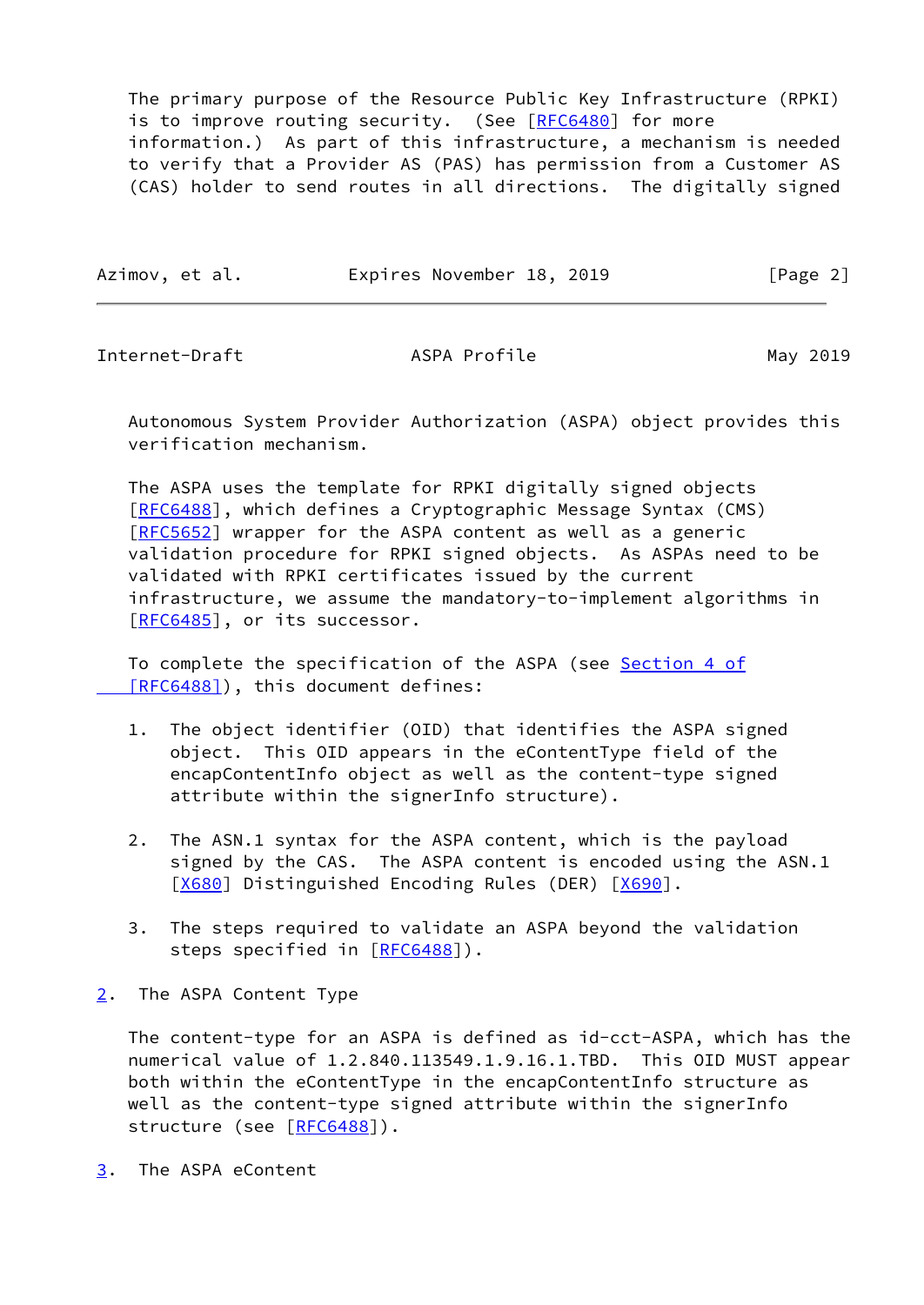The content of an ASPA identifies the Customer AS (CAS) as well as the Provider AS (PAS) that is authorized to further propagate announcements received from the customer. If customer has multiple providers, it issues multiple ASPAs, one for each provider AS. An ASPA is formally defined as:

Azimov, et al. Expires November 18, 2019 [Page 3]

<span id="page-3-1"></span>Internet-Draft ASPA Profile May 2019

 ct-ASPA CONTENT-TYPE ::= { ASProviderAttestation IDENTIFIED BY id-ct-ASPA }

id-ct-ASPA OBJECT IDENTIFIER ::= { id-ct TBD }

 ASProviderAttestation ::= SEQUENCE { version [0] ASPAVersion DEFAULT v0, AFI AddressFamilyIdentifier, customerASID ASID, providerASID ASID }

ASPAVersion ::= INTEGER { v0(0) }

AddressFamilyIdentifier ::= INTEGER

ASID ::= INTEGER

 Note that this content appears as the eContent within the encapContentInfo as specified in [\[RFC6488](https://datatracker.ietf.org/doc/pdf/rfc6488)].

<span id="page-3-0"></span>[3.1](#page-3-0). version

The version number of the ASProviderAttestation MUST be v0.

<span id="page-3-2"></span>[3.2](#page-3-2). AFI

 The AFI field contains Address Family Identifier for which the relation between customer and provider ASes is authorized. Presently defined values for the Address Family Identifier field are specified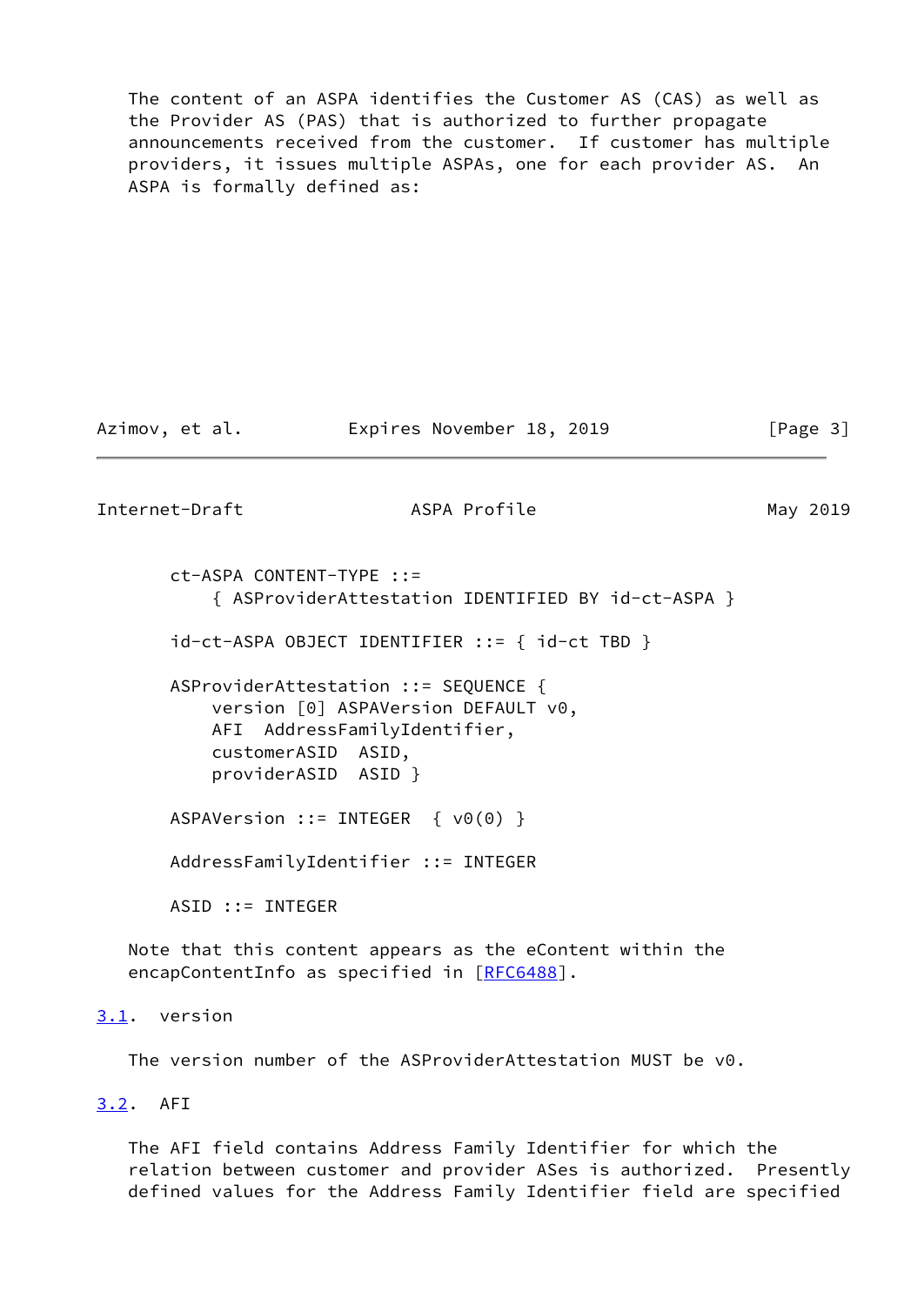in the IANA's Address Family Numbers registry [[IANA-AF](#page-7-5)].

<span id="page-4-0"></span>[3.3](#page-4-0). customerASID

 The customerASID field contains the AS number of the Autonomous System that authorizes an upstream provider (listed in the providerASId) to propagate prefixes in the specified address family other ASes.

## <span id="page-4-1"></span>[3.4](#page-4-1). providerASID

 The providerASID contains the AS number that is authorized to further propagate announcements in the specified address family received from the customer.

| Azimov, et al. | Expires November 18, 2019 | [Page 4] |
|----------------|---------------------------|----------|
|                |                           |          |

<span id="page-4-3"></span>Internet-Draft ASPA Profile May 2019

<span id="page-4-2"></span>[4](#page-4-2). ASPA Validation

 Before a relying party can use an ASPA to validate a routing announcement, the relying party MUST first validate the ASPA object itself. To validate an ASPA, the relying party MUST perform all the validation checks specified in [\[RFC6488](https://datatracker.ietf.org/doc/pdf/rfc6488)] as well as the following additional ASPA-specific validation step.

- o The autonomous system identifier delegation extension [\[RFC3779](https://datatracker.ietf.org/doc/pdf/rfc3779)] is present in the end-entity (EE) certificate (contained within the ASPA), and the customer AS number in the ASPA is contained within the set of AS numbers specified by the EE certificate's autonomous system identifier delegation extension.
- <span id="page-4-4"></span>[5](#page-4-4). ASN.1 Module for the ASPA Content Type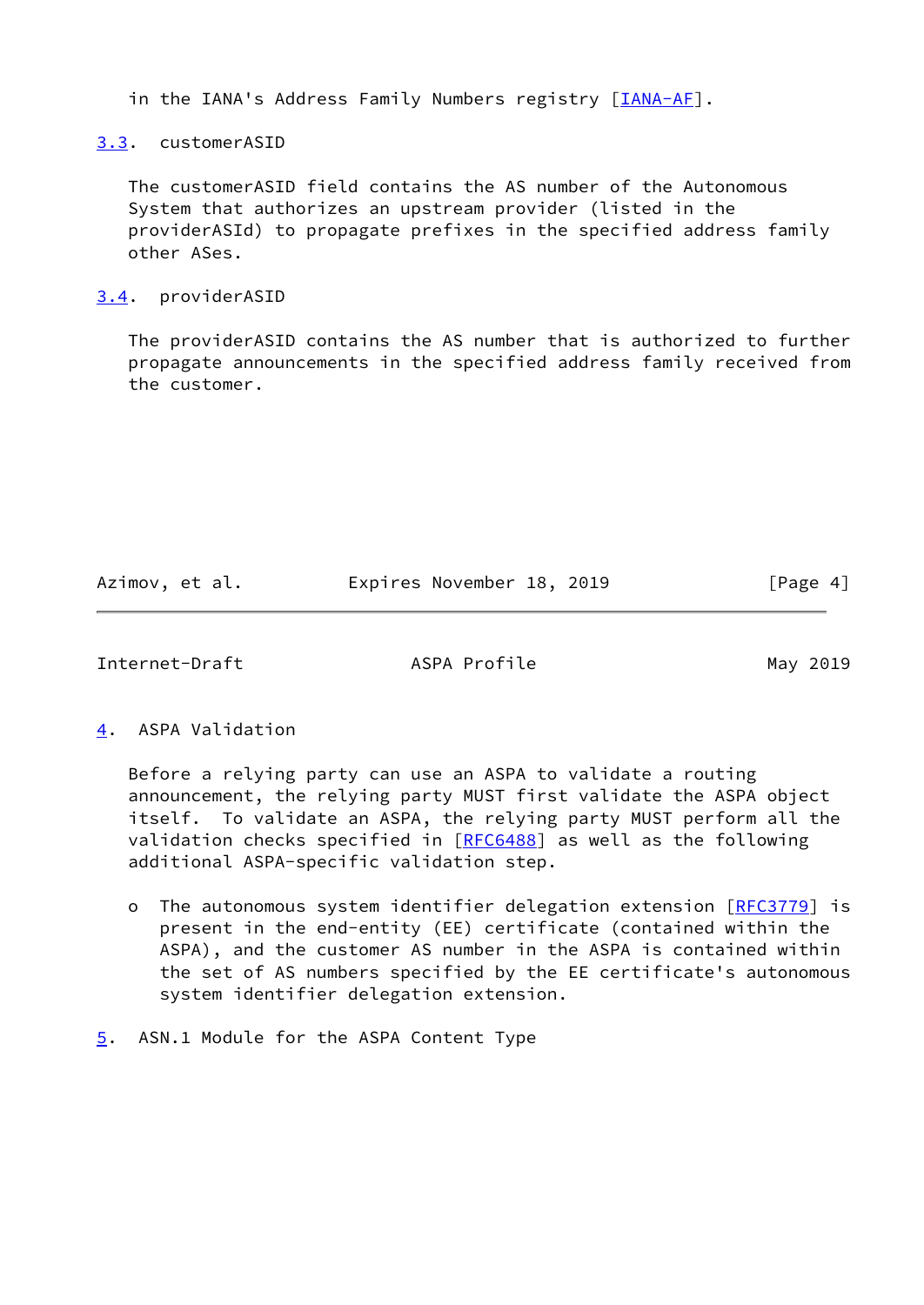```
Internet-Draft May 2019 ASPA Profile May 2019
     RPKI-ASPA-2018
         { iso(1) member-body(2) us(840) rsadsi(113549) pkcs(1)
            pkcs-9(9) smime(16) modules(0) id-mod-rpki-aspa-2018(TBD2) }
     DEFINITIONS IMPLICIT TAGS ::=
     BEGIN
     IMPORTS
     CONTENT-TYPE
    RFC 6268
        \{ \text{iso}(1) \text{ member-body}(2) \text{us}(840) \text{ rsadsi}(113549) \text{ pkcs}(1) \} pkcs-9(9) smime(16) modules(0) id-mod-cms-2009(58) } ;
     ContentSet CONTENT-TYPE ::= { ct-ASPA, ... }
    --
```
Azimov, et al. **Expires November 18, 2019** [Page 5]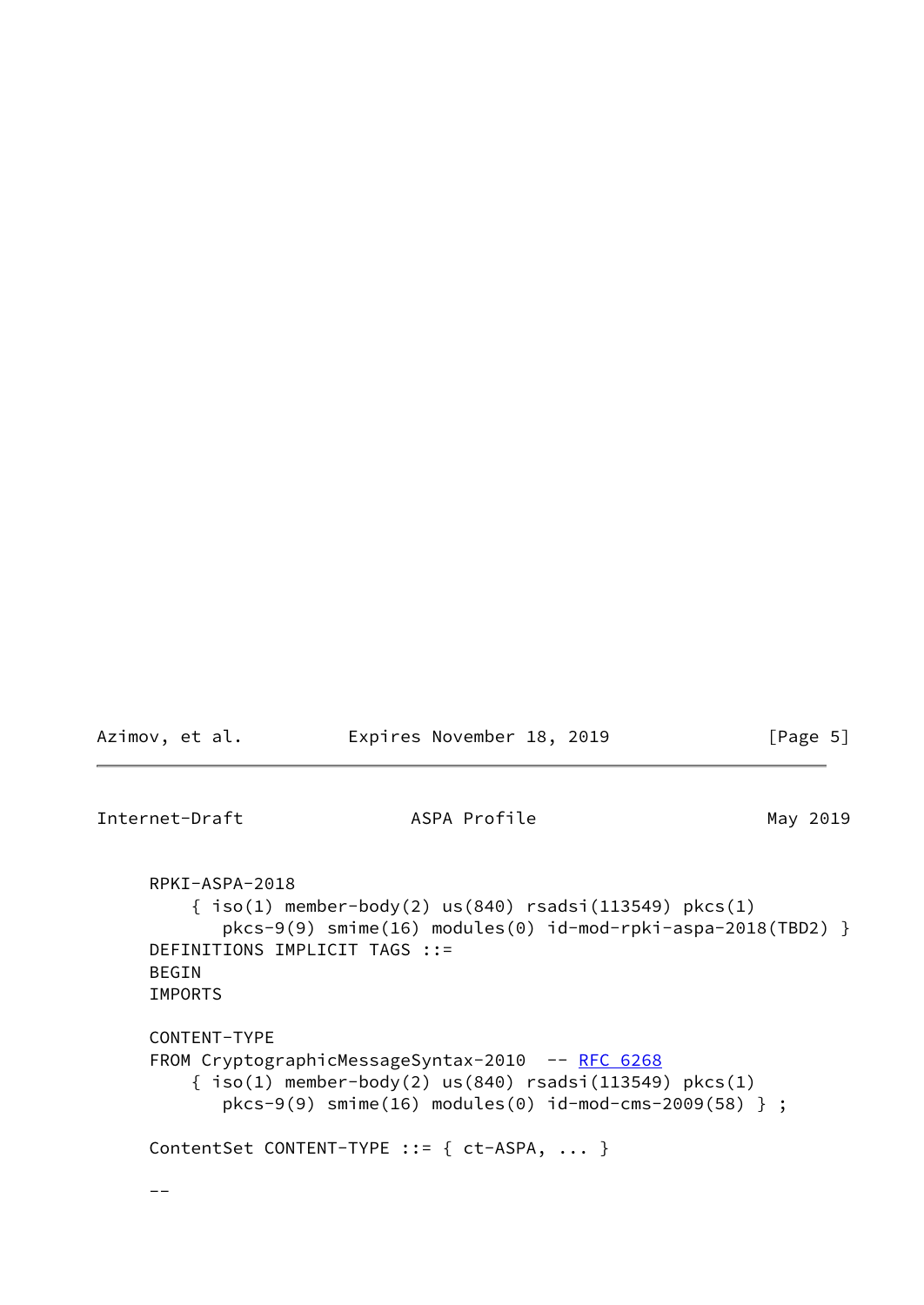```
 -- ASPA Content Type
     - - id-smime OBJECT IDENTIFIER ::= { iso(1) member-body(2)
          us(840) rsadsi(113549) pkcs(1) pkcs-9(9) 16 }
    id-ct OBJECT IDENTIFIER ::= { id-smime 1 }
     id-ct-ASPA OBJECT IDENTIFIER ::= { id-ct TBD }
     ct-ASPA CONTENT-TYPE ::=
         { TYPE ASProviderAttestation IDENTIFIED BY id-ct-ASPA }
     ASProviderAttestation ::= SEQUENCE {
         version [0] ASPAVersion DEFAULT v0,
         AFI AddressFamilyIdentifier,
         customerASID ASID,
         providerASID ASID }
     ASPAVersion ::= INTEGER { v0(0) }
     AddressFamilyIdentifier ::= INTEGER
     ASID ::= INTEGER
     END
6. IANA Considerations
   Please add the id-mod-rpki-aspa-2018 to the SMI Security for S/MIME
   Module Identifier (1.2.840.113549.1.9.16.0) registry
    (https://www.iana.org/assignments/smi-numbers/smi-
   numbers.xml#security-smime-0) as follows:
Azimov, et al.               Expires November 18, 2019                 [Page 6]
Internet-Draft ASPA Profile May 2019
       Decimal | Description | Specification
```
<span id="page-6-1"></span><span id="page-6-0"></span>

|      | Decimal pescription   | spectrication. |
|------|-----------------------|----------------|
| TBD2 | id-mod-rpki-aspa-2018 | [ThisRFC]      |

 Please add the ASPA to the SMI Security for S/MIME CMS Content Type (1.2.840.113549.1.9.16.1) registry ([https://www.iana.org/assignments/](https://www.iana.org/assignments/smi-numbers/smi-numbers.xml#security-smime-1) [smi-numbers/smi-numbers.xml#security-smime-1](https://www.iana.org/assignments/smi-numbers/smi-numbers.xml#security-smime-1)) as follows: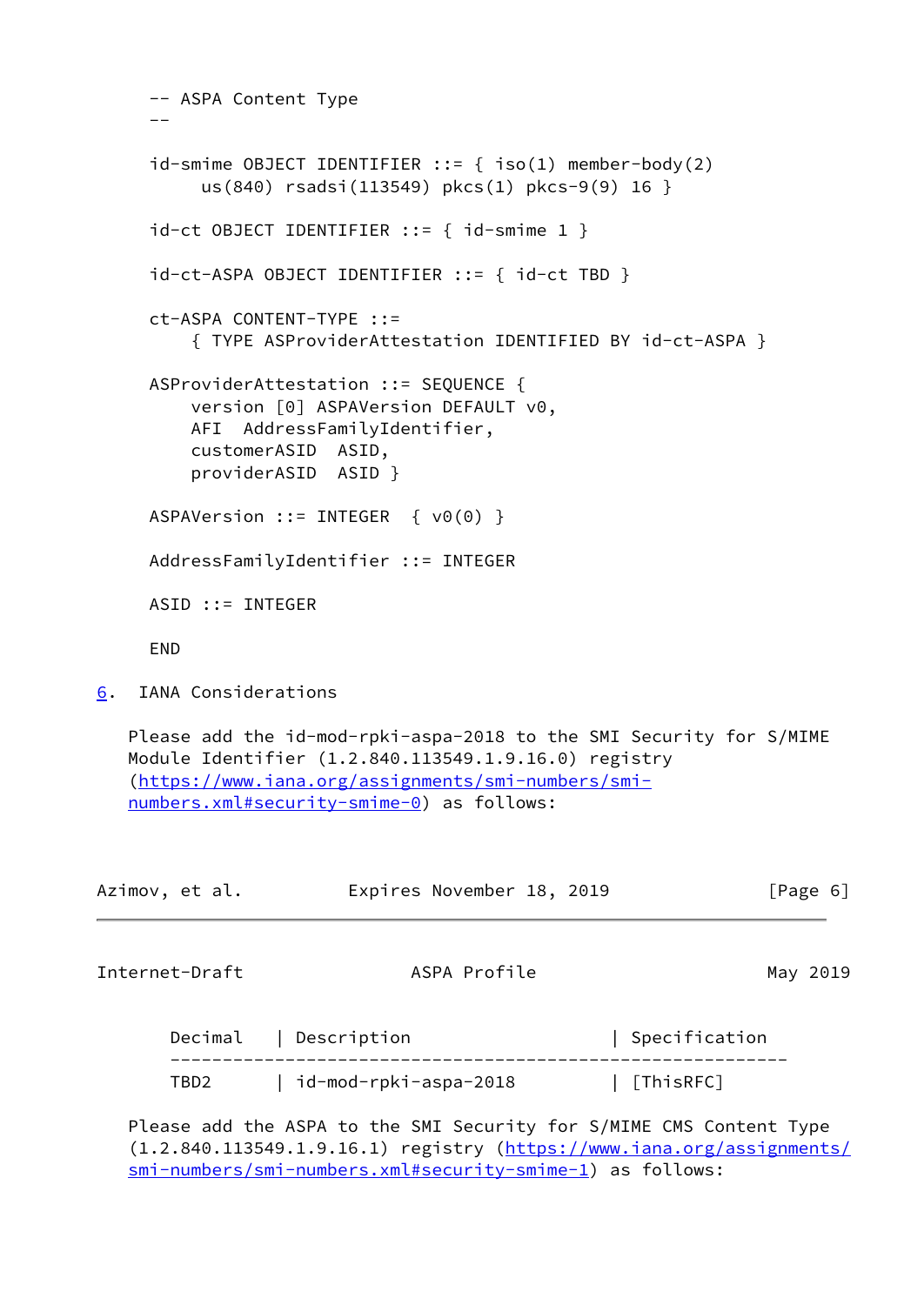|     | Decimal   Description | Specification |
|-----|-----------------------|---------------|
| TBD | id-ct-ASPA            | [ThisRFC]     |

 Please add the ASPA to the RPKI Signed Object registry [\(https://www.iana.org/assignments/rpki/rpki.xhtml#signed-objects](https://www.iana.org/assignments/rpki/rpki.xhtml#signed-objects)) as follows:

| Name | I OID                                   | Specification |
|------|-----------------------------------------|---------------|
| ASPA | 1.2.840.113549.1.9.16.1.TBD   [ThisRFC] |               |

- <span id="page-7-0"></span>[7](#page-7-0). Security Considerations
- <span id="page-7-1"></span>[8](#page-7-1). Acknowledgments
- <span id="page-7-2"></span>[9](#page-7-2). References
- <span id="page-7-5"></span><span id="page-7-3"></span>[9.1](#page-7-3). Normative References
	- [IANA-AF] IANA, "Address Family Numbers", <[http://www.iana.org/numbers.html>](http://www.iana.org/numbers.html).
	- [RFC2119] Bradner, S., "Key words for use in RFCs to Indicate Requirement Levels", [BCP 14](https://datatracker.ietf.org/doc/pdf/bcp14), [RFC 2119](https://datatracker.ietf.org/doc/pdf/rfc2119), DOI 10.17487/RFC2119, March 1997, <[https://www.rfc-editor.org/info/rfc2119>](https://www.rfc-editor.org/info/rfc2119).
	- [RFC3779] Lynn, C., Kent, S., and K. Seo, "X.509 Extensions for IP Addresses and AS Identifiers", [RFC 3779](https://datatracker.ietf.org/doc/pdf/rfc3779), DOI 10.17487/RFC3779, June 2004, <[https://www.rfc-editor.org/info/rfc3779>](https://www.rfc-editor.org/info/rfc3779).
	- [RFC5652] Housley, R., "Cryptographic Message Syntax (CMS)", STD 70, [RFC 5652,](https://datatracker.ietf.org/doc/pdf/rfc5652) DOI 10.17487/RFC5652, September 2009, <[https://www.rfc-editor.org/info/rfc5652>](https://www.rfc-editor.org/info/rfc5652).

Azimov, et al. **Expires November 18, 2019** [Page 7]

<span id="page-7-4"></span>Internet-Draft ASPA Profile May 2019

[RFC6485] Huston, G., "The Profile for Algorithms and Key Sizes for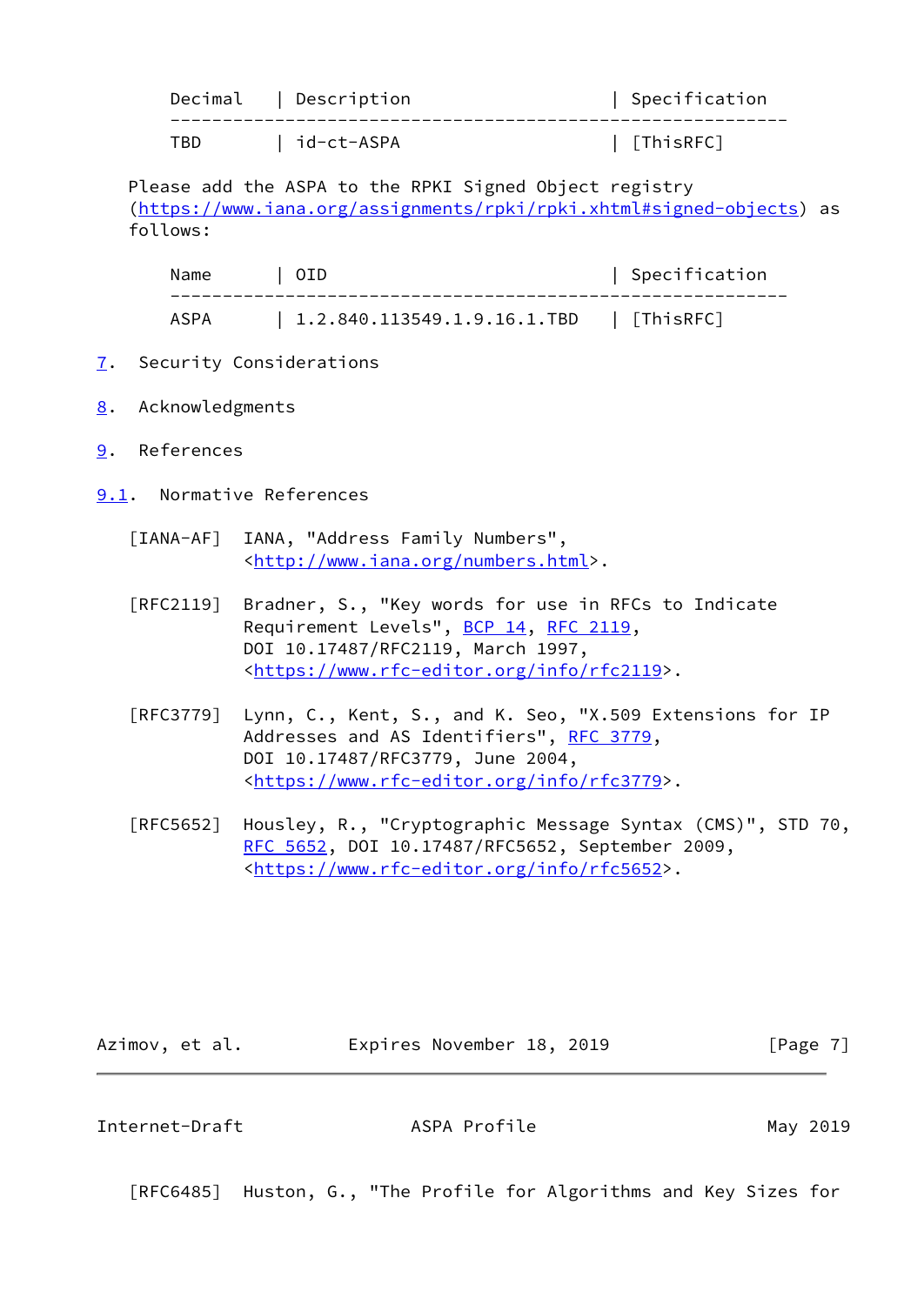Use in the Resource Public Key Infrastructure (RPKI)", [RFC 6485,](https://datatracker.ietf.org/doc/pdf/rfc6485) DOI 10.17487/RFC6485, February 2012, <[https://www.rfc-editor.org/info/rfc6485>](https://www.rfc-editor.org/info/rfc6485).

- [RFC6488] Lepinski, M., Chi, A., and S. Kent, "Signed Object Template for the Resource Public Key Infrastructure (RPKI)", [RFC 6488,](https://datatracker.ietf.org/doc/pdf/rfc6488) DOI 10.17487/RFC6488, February 2012, <[https://www.rfc-editor.org/info/rfc6488>](https://www.rfc-editor.org/info/rfc6488).
- [RFC8174] Leiba, B., "Ambiguity of Uppercase vs Lowercase in [RFC](https://datatracker.ietf.org/doc/pdf/rfc2119) [2119](https://datatracker.ietf.org/doc/pdf/rfc2119) Key Words", [BCP 14](https://datatracker.ietf.org/doc/pdf/bcp14), [RFC 8174,](https://datatracker.ietf.org/doc/pdf/rfc8174) DOI 10.17487/RFC8174, May 2017, [<https://www.rfc-editor.org/info/rfc8174](https://www.rfc-editor.org/info/rfc8174)>.
- <span id="page-8-1"></span> [X680] ITU-T, "Information technology -- Abstract Syntax Notation One (ASN.1): Specification of basic notation", ITU-T Recommendation X.680, 2015.
- <span id="page-8-2"></span> [X690] ITU-T, "Information Technology -- ASN.1 encoding rules: Specification of Basic Encoding Rules (BER), Canonical Encoding Rules (CER) and Distinguished Encoding Rules (DER)", ITU-T Recommendation X.690, 2015.
- <span id="page-8-0"></span>[9.2](#page-8-0). Informative References
	- [RFC6480] Lepinski, M. and S. Kent, "An Infrastructure to Support Secure Internet Routing", [RFC 6480](https://datatracker.ietf.org/doc/pdf/rfc6480), DOI 10.17487/RFC6480, February 2012, <<https://www.rfc-editor.org/info/rfc6480>>.

Authors' Addresses

 Alexander Azimov Yandex

Email: a.e.azimov@gmail.com

 Eugene Uskov Qrator Labs

Email: eu@qrator.net

 Randy Bush Internet Initiative Japan

Email: randy@psg.com

Azimov, et al. Expires November 18, 2019 [Page 8]